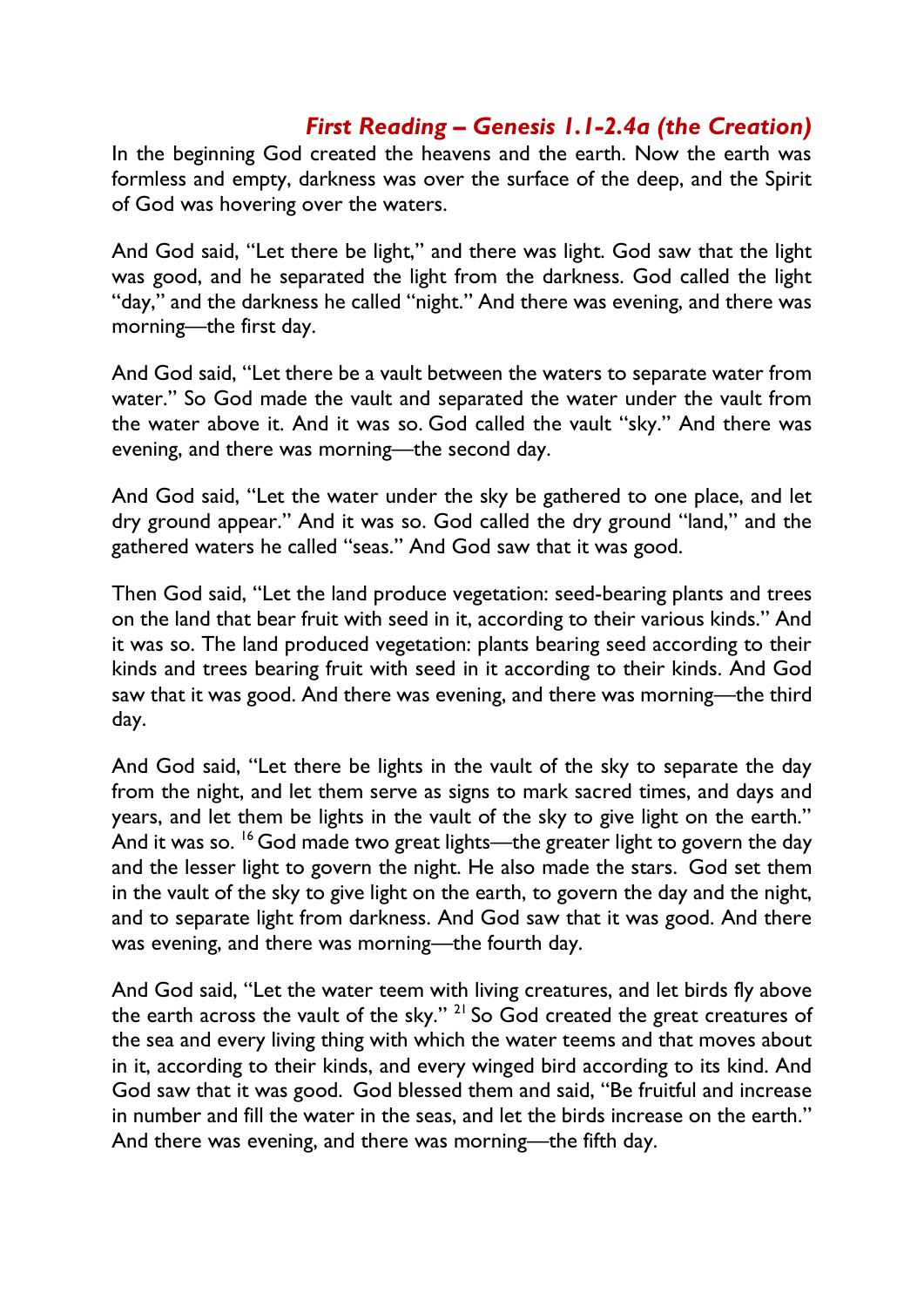And God said, "Let the land produce living creatures according to their kinds: the livestock, the creatures that move along the ground, and the wild animals, each according to its kind." And it was so. God made the wild animals according to their kinds, the livestock according to their kinds, and all the creatures that move along the ground according to their kinds. And God saw that it was good.

Then God said, "Let us make mankind in our image, in our likeness, so that they may rule over the fish in the sea and the birds in the sky, over the livestock and all the wild animals, and over all the creatures that move along the ground."

So God created mankind in his own image, in the image of God he created them; male and female he created them.

God blessed them and said to them, "Be fruitful and increase in number; fill the earth and subdue it. Rule over the fish in the sea and the birds in the sky and over every living creature that moves on the ground."

Then God said, "I give you every seed-bearing plant on the face of the whole earth and every tree that has fruit with seed in it. They will be yours for food. And to all the beasts of the earth and all the birds in the sky and all the creatures that move along the ground—everything that has the breath of life in it—I give every green plant for food." And it was so.

God saw all that he had made, and it was very good. And there was evening, and there was morning—the sixth day.

Thus the heavens and the earth were completed in all their vast array.

By the seventh day God had finished the work he had been doing; so on the seventh day he rested from all his work. Then God blessed the seventh day and made it holy, because on it he rested from all the work of creating that he had done.

This is the account of the heavens and the earth when they were created, when the LORD God made the earth and the heavens.

#### *Second Reading – Exodus 14.10-15.18 (crossing the Red Sea)*

Then Moses stretched out his hand over the sea, and all that night the Lord drove the sea back with a strong east wind and turned it into dry land. The waters were divided, and the Israelites went through the sea on dry ground, with a wall of water on their right and on their left.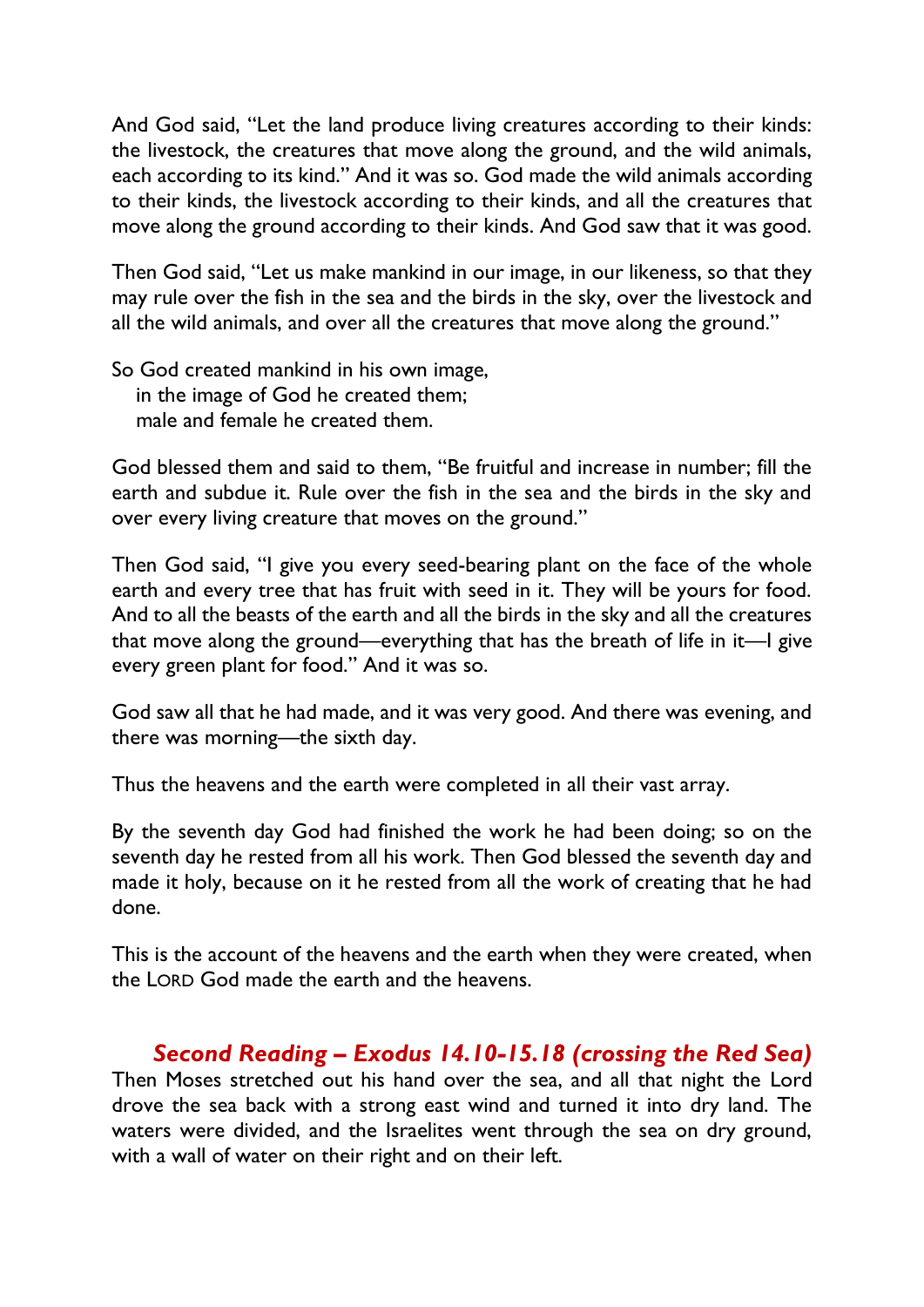The Egyptians pursued them, and all Pharaoh's horses and chariots and horsemen followed them into the sea. During the last watch of the night the Lord looked down from the pillar of fire and cloud at the Egyptian army and threw it into confusion. He jammed the wheels of their chariots so that they had difficulty driving. And the Egyptians said, "Let's get away from the Israelites! The Lord is fighting for them against Egypt."

Then the Lord said to Moses, "Stretch out your hand over the sea so that the waters may flow back over the Egyptians and their chariots and horsemen." Moses stretched out his hand over the sea, and at daybreak the sea went back to its place. The Egyptians were fleeing toward it, and the Lord swept them into the sea. The water flowed back and covered the chariots and horsemen—the entire army of Pharaoh that had followed the Israelites into the sea. Not one of them survived.

But the Israelites went through the sea on dry ground, with a wall of water on their right and on their left. That day the Lord saved Israel from the hands of the Egyptians, and Israel saw the Egyptians lying dead on the shore. And when the Israelites saw the mighty hand of the Lord displayed against the Egyptians, the people feared the Lord and put their trust in him and in Moses his servant.

#### *Third Reading – Ezekiel 37.1-14 (the valley of the dry bones)*

The hand of the LORD was on me, and he brought me out by the Spirit of the LORD and set me in the middle of a valley; it was full of bones. He led me back and forth among them, and I saw a great many bones on the floor of the valley, bones that were very dry. He asked me, "Son of man, can these bones live?"

I said, "Sovereign LORD, you alone know."

Then he said to me, "Prophesy to these bones and say to them, 'Dry bones, hear the word of the LORD! This is what the Sovereign LORD says to these bones: I will make breath enter you, and you will come to life. I will attach tendons to you and make flesh come upon you and cover you with skin; I will put breath in you, and you will come to life. Then you will know that I am the LORD.'"

So I prophesied as I was commanded. And as I was prophesying, there was a noise, a rattling sound, and the bones came together, bone to bone. I looked, and tendons and flesh appeared on them and skin covered them, but there was no breath in them.

Then he said to me, "Prophesy to the breath; prophesy, son of man, and say to it, 'This is what the Sovereign LORD says: Come, breath, from the four winds and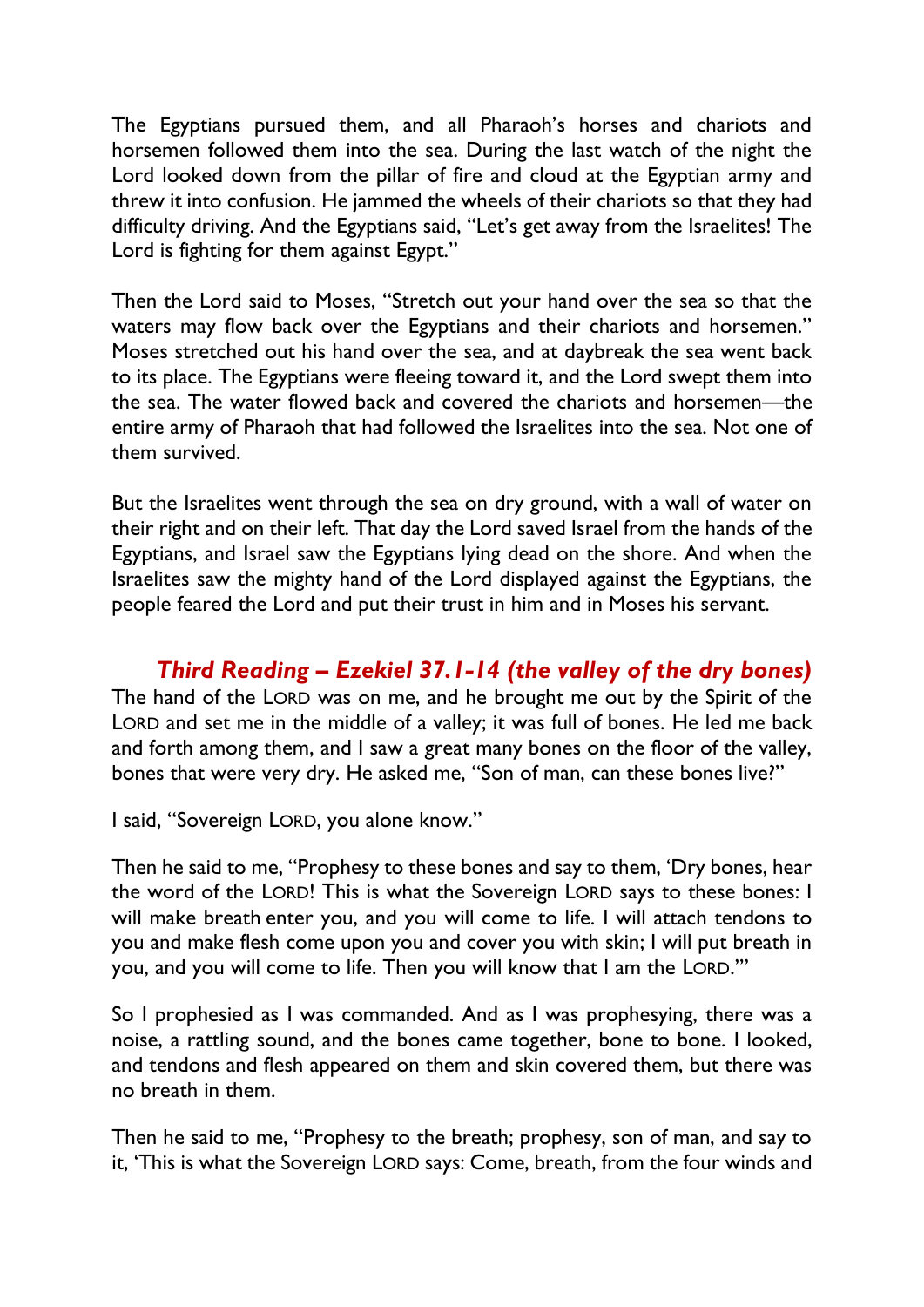breathe into these slain, that they may live.'" So I prophesied as he commanded me, and breath entered them; they came to life and stood up on their feet—a vast army.

Then he said to me: "Son of man, these bones are the people of Israel. They say, 'Our bones are dried up and our hope is gone; we are cut off.' Therefore prophesy and say to them: 'This is what the Sovereign LORD says: My people, I am going to open your graves and bring you up from them; I will bring you back to the land of Israel. Then you, my people, will know that I am the LORD, when I open your graves and bring you up from them. I will put my Spirit in you and you will live, and I will settle you in your own land. Then you will know that I the LORD have spoken, and I have done it, declares the LORD.'"

# *Fourth Reading – Zephaniah 3.14-end (Jerusalem praises God)*

Sing, Daughter Zion; shout aloud, Israel! Be glad and rejoice with all your heart, Daughter Jerusalem! The Lord has taken away your punishment, he has turned back your enemy. The Lord, the King of Israel, is with you; never again will you fear any harm. On that day they will say to Jerusalem, "Do not fear, Zion; do not let your hands hang limp. The Lord your God is with you, the Mighty Warrior who saves. He will take great delight in you; in his love he will no longer rebuke you, but will rejoice over you with singing." "I will remove from you all who mourn over the loss of your appointed festivals, which is a burden and reproach for you. At that time I will deal with all who oppressed you. I will rescue the lame; I will gather the exiles. I will give them praise and honour in every land where they have suffered shame.

At that time I will gather you;

at that time I will bring you home.

I will give you honour and praise among all the peoples of the earth when I restore your fortunes before your very eyes," says the Lord.